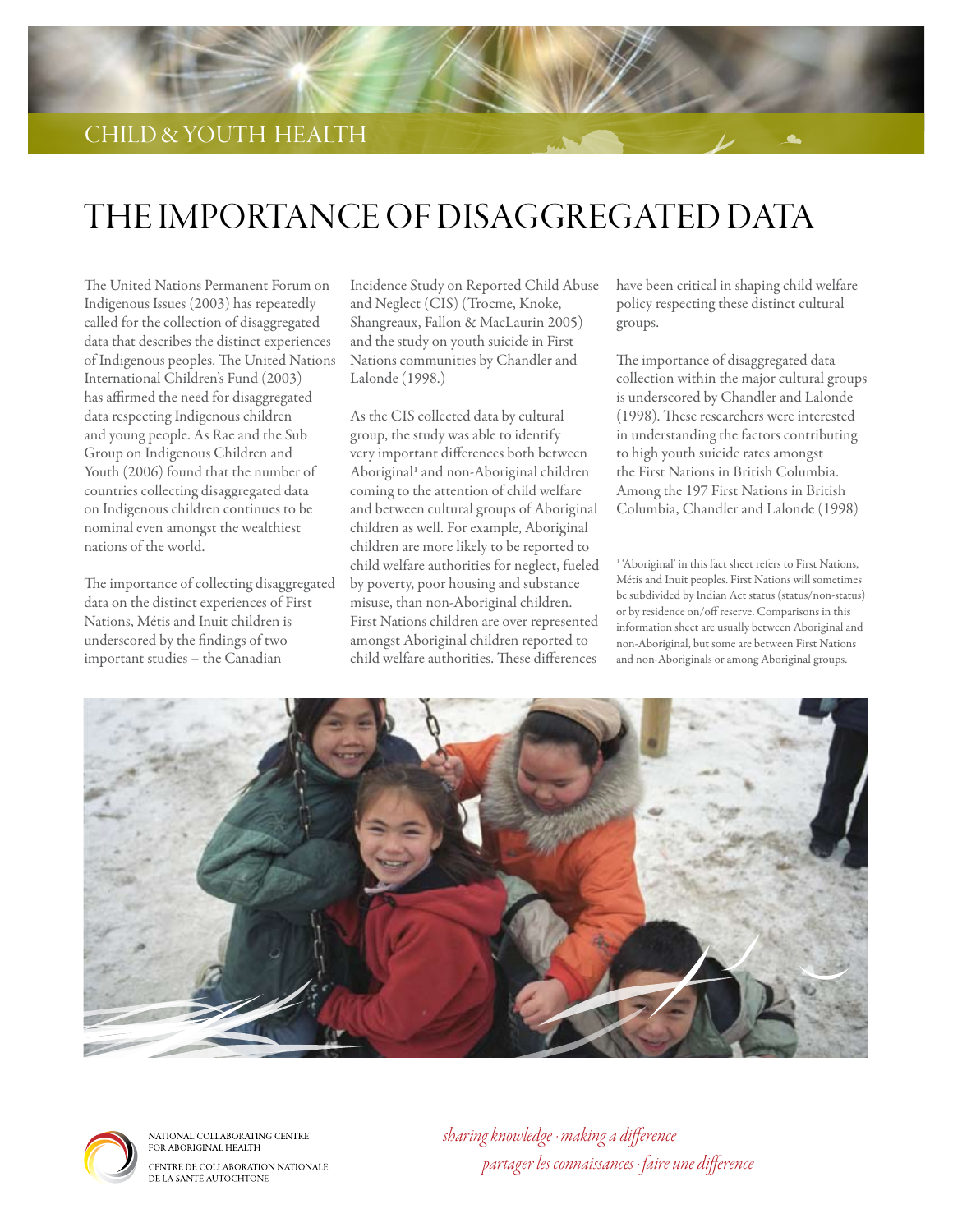## What Is Aggregate and Disaggregated Data?

In order to understand the importance of disaggregate data, it is important to first understand exactly what is "aggregate data" versus "disaggregated data." There is no one definitive source that speaks to these distinctions, however, the following definitions, collected from a multitude of sources, provides a simplified overview of aggregate versus disaggregated data.

#### Aggregate Data

Aggregate data is data that has been collected from two or more sources. To aggregate data means to gather separate sets of data and present it as a whole. Data aggregation is any process in which information is gathered and expressed in a collective or summary form, for purposes such as statistical analysis. In statistics, aggregate data describes data combined from several measurements. A common aggregation purpose is to get more information about particular groups based on specific variables such as age, profession, or income where the data is aggregated to preserve the confidentiality of individuals (examples of aggregated data collection systems include

the Canadian Census and the Canadian Incidence Study on Reported Child Abuse and Neglect).

#### Disaggregated Data

Disaggregated data is data that has been extrapolated (taken) from aggregated data and divided and broken down into smaller information units. Disaggregating data is another critical step to gaining increased knowledge from collective or aggregated information. Disaggregating data involves delving more deeply into a set of results to highlight issues that pertain to individual subsets of results and/or outcomes of aggregated data. Collective or aggregate data can be broken down or disaggregated, for instance, by: gender, urban/ rural location, income, socio-cultural or ethnic background, language, geographical location, political/ administrative units, or age groups. Fully disaggregating data helps to expose hidden trends, it can enable the identification of vulnerable populations for instance, or it can help establish the scope of the problem and can make vulnerable groups more visible to policy makers.

found that the rates of youth suicide varied significantly between communities. In fact, a detailed analysis of the incidence of youth suicide in each community found that over 90% of the suicides were happening in 10% of the First Nations. In exploring what factors differentiated the suicide rates amongst First Nations, the researchers determined that the higher the degree of self determination, the lower the suicide rate.

Currently, there is no national child welfare data collection system in Canada. Data respecting Aboriginal children is only available through the provinces, which do not collect data according to a uniform process, making cross regional comparisons difficult. The types of data collected for the federal government (Department of Indian and Northern Affairs Development), for child and family purposes, include: (1) monthly financial reports (to request reimbursement for services provided), and; (2) non-financial reports (these include (a) monthly reports on information about children placed under protection in alternative care facilities; (b) monthly requests for special needs funding for children in care, and (c) reports on operational expenditures regarding the agency's prevention and protection services provided twice yearly) (Auditor General of Canada, 2002; Loo, 2005).

The data that First Nations Child and Family Services Agencies (FNCFSAs) are required to forward to the Department of Indian and Northern Affairs Development as required by their respective funding agreements are collected without any analysis by the federal government as to what this data may reveal locally, regionally and/or nationally about current trends in First Nations child welfare.

In many cases, the data that is being collected is flawed or not being processed or analyzed in ways that can inform decision making (Bennett & Shangreaux, 2005). What the collected data doesn't say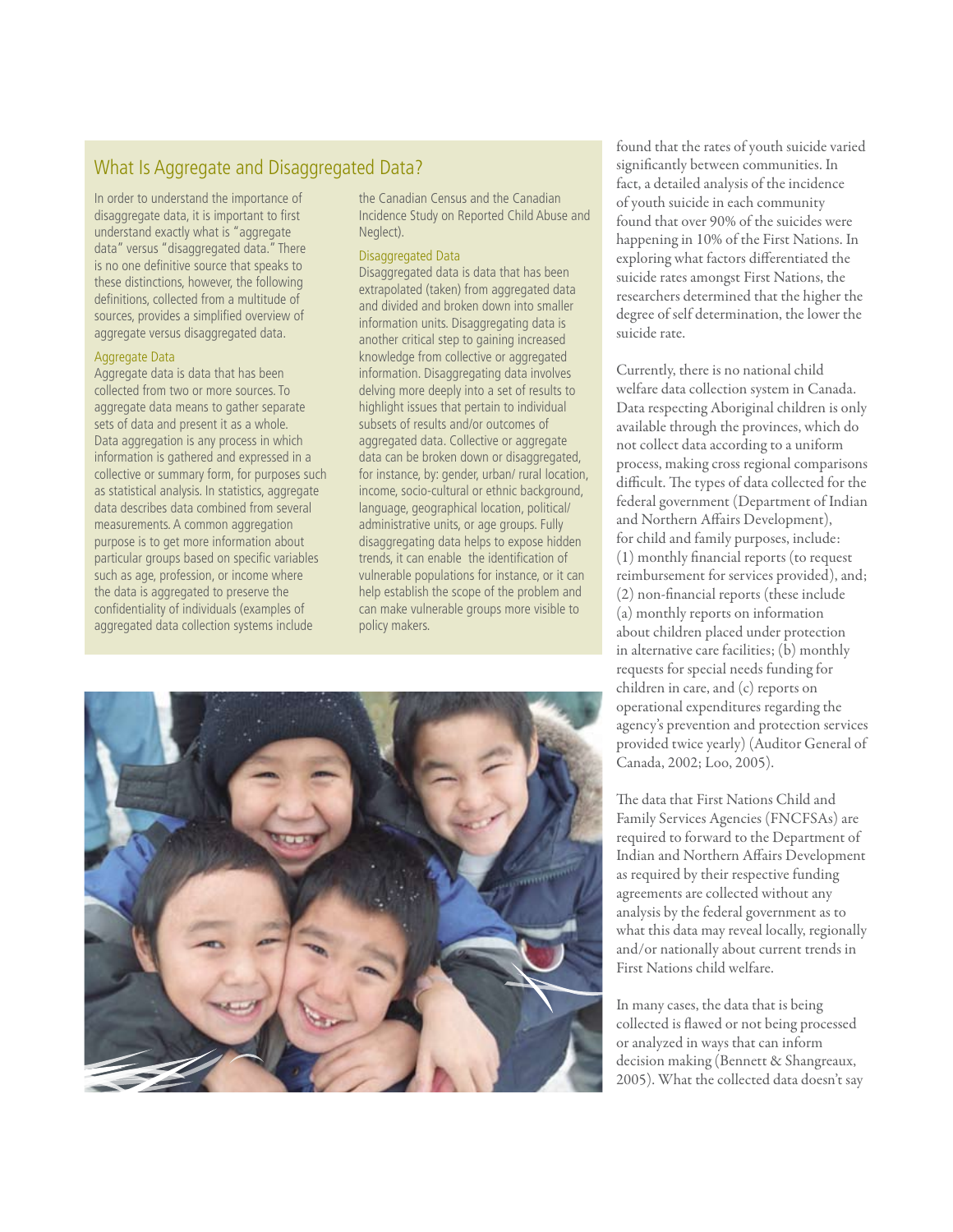is how FNCFSAs differ from one another or about their specific achievements, challenges, needs and/or service trends. In other cases, the complete or the right data is simply not being collected (Loo, 2005).

Furthermore, the technological needs of FNCFSAs to collect, record and produce agency information reports for provincial, territorial and federal governments, particularly for remote and geographically disbursed agencies, is great as many FNCFSAs lack access to sophisticated computer equipment, updated software and hardware, and collaborative computerized database systems, including IT expertise and/or researchers and appropriate infrastructures, along with adequate funds to support updated computerized information systems (Bennett & Shangreaux, 2005; Loo, 2005). Child Welfare administrators and researchers are increasingly recognizing the need and value of disaggregating data respecting Aboriginal children and youth. Disaggregating data is an important analytical process. Disaggregating data is about measuring unique bits of data separately from collective data.

Disaggregated data can play a critical role in helping FNCFSAs understand how effective they are in meeting the needs of the children, families and communities that received their services. Collecting more and richer information on the challenges as well as the achievements of FNCFSAs would help policy makers understand the scope of the response that is needed to create effective policies and programs from a culturally congruent point of view. When researchers analyze and disaggregate child welfare outcome data, for instance, they can pinpoint the effectiveness of services and modify services based on the trends reported from disaggregated data.

Disaggregating collective data on Aboriginal children is necessary so that it will be useful and illuminating, but



it must also be useful to those who are responsible for determining the role of the data, reporting of the results, as well as the interpretation and use of such information according to OCAP (Ownership, Control, Access and Production) principles over research by Aboriginal peoples (Schnarch, 2004).

Improving data collection and analysis benefits governments in many additional ways too. For example, with better information, governments can focus their response on the best way to fund and assist FNCFSAs and help reduce the overrepresentation of Aboriginal children in the child welfare system. New policies or programs can be piloted; policy makers can build support and capacity in FNCFSAs. Governments can show bilateral and multilateral partners the issues that they are concerned about and ask for help based on better information. The act of improving data collection and analysis helps to fulfill the goals and targets that governments have agreed to, as well as enable governments to demonstrate they have met their obligations (ILO, 2004). Furthermore, disaggregated data is essential for responding to issues of transparency, accessibility, fairness and equity in the child welfare system, and

are particularly relevant for Aboriginal peoples given their high level of overrepresentation in the child welfare systems of Canada (Kong & Beattie, 2005).

The traditional approaches to studying FNCFSAs (and Aboriginal peoples generally) as a single entity tend to hide important intra- and -inter agency differences among FNCFSAs and Aboriginal populations across Canada. Aboriginal peoples and FNCFSAs as a whole are not all the same, and there is a need to look at the outcomes for the children and families serviced by these agencies separately as well as comparatively.

Until the federal, provincial/territorial governments and FNCFSAs are able to collaboratively collect, disaggregate and analyze the aggregated data that exists, child welfare reform initiatives by FNCFSAs, including non-Aboriginal agencies, will not be as effective as they can and should be. Aboriginal children in care, their families and communities will continue to suffer and grow apart from each other because of the lack of appropriate disaggregated data collection on the distinct experiences of First Nations, Métis and Inuit children with the child welfare systems in Canada.